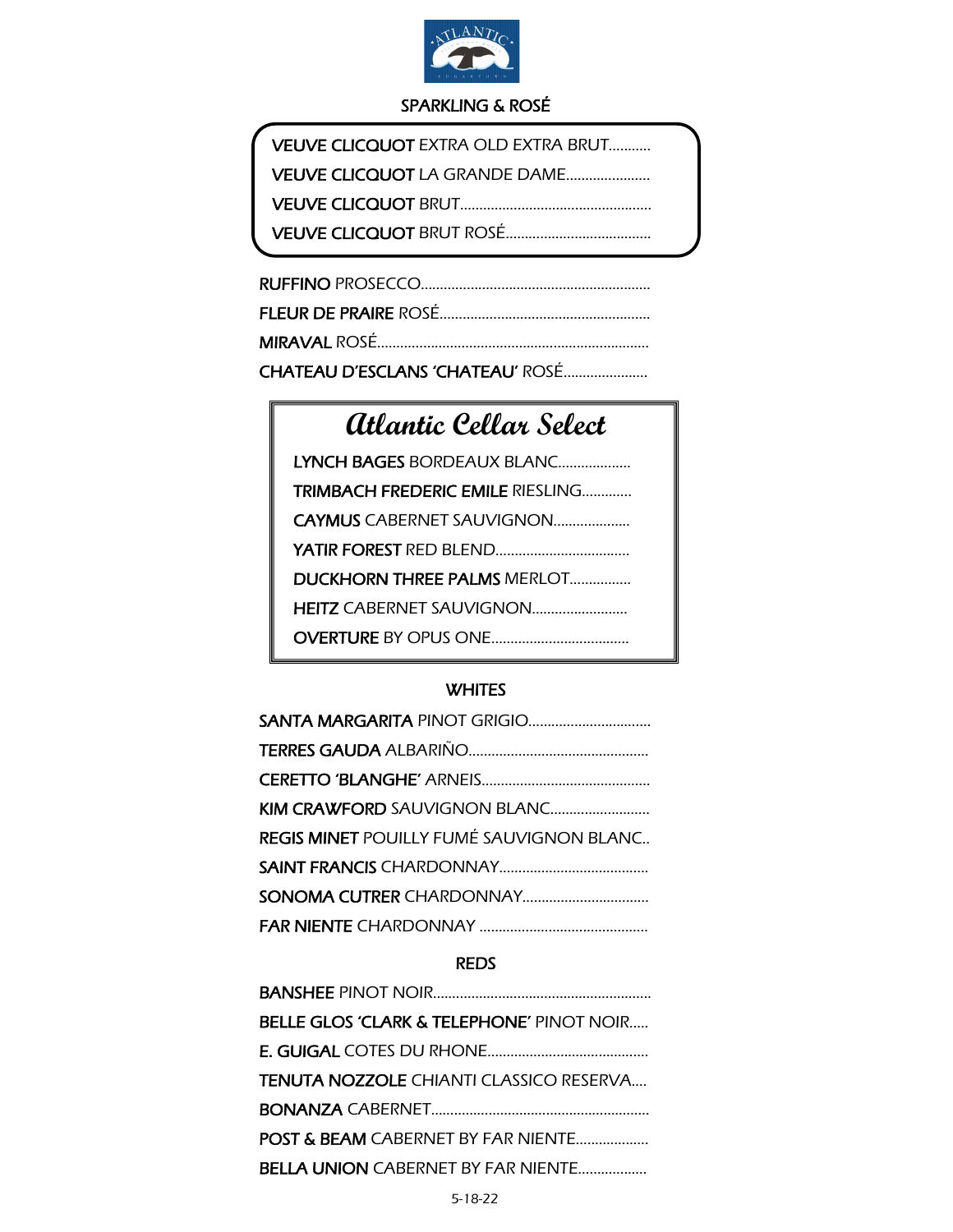



## LA ROSE DE PARIS

ABSOLUT VANILLA, VANILLA SYRUP, PASSION FRUIT PURÉE, ST-GERMAIN, EGG WHITES, ROSE ESSENCE

# UBÉ BABY

YELLOW CHARTREUSE, COCONUT MILK, LIME, UBÉ SYRUP DRIZZLE

# SMOKED OLD FASHIONED

JEFFERSON'S VERY SMALL BATCH BOURBON, ORANGE BITTERS, ANGOSTURA BITTERS, DEMERARA SYRUP

# MAMBO MARTINEZ

MALFY BLOOD ORANGE GIN, CARPANO ANTICA VERMOUTH, LUXARDO MARASCHINO LIQUEUR, ORANGE BITTERS, ANGUSTORA BITTERS

# RELAX JACK

PATRON SILVER TEQUILA, JACKFRUIT PURÉE, ST-GERMAIN, LI HING MUI RIM

# THE GIN DRINK

HENDRICK'S LIMITED EDITION ORBIUM GIN, CHAMBORD, SPLASH OF CRANBERRY, LEMON, THYME

# AHOY MAY-TEA

PUSSER'S 'GUNPOWDER PROOF' RUM, ORGEAT, AFRICAN NECTAR TEA, CARMELIZED PINEAPPLE, LIME

ADMIRAL'S MARGARITA CLASÉ AZUL REPOSADO TEQUILA, BAUCHANT, AGAVE SOUR

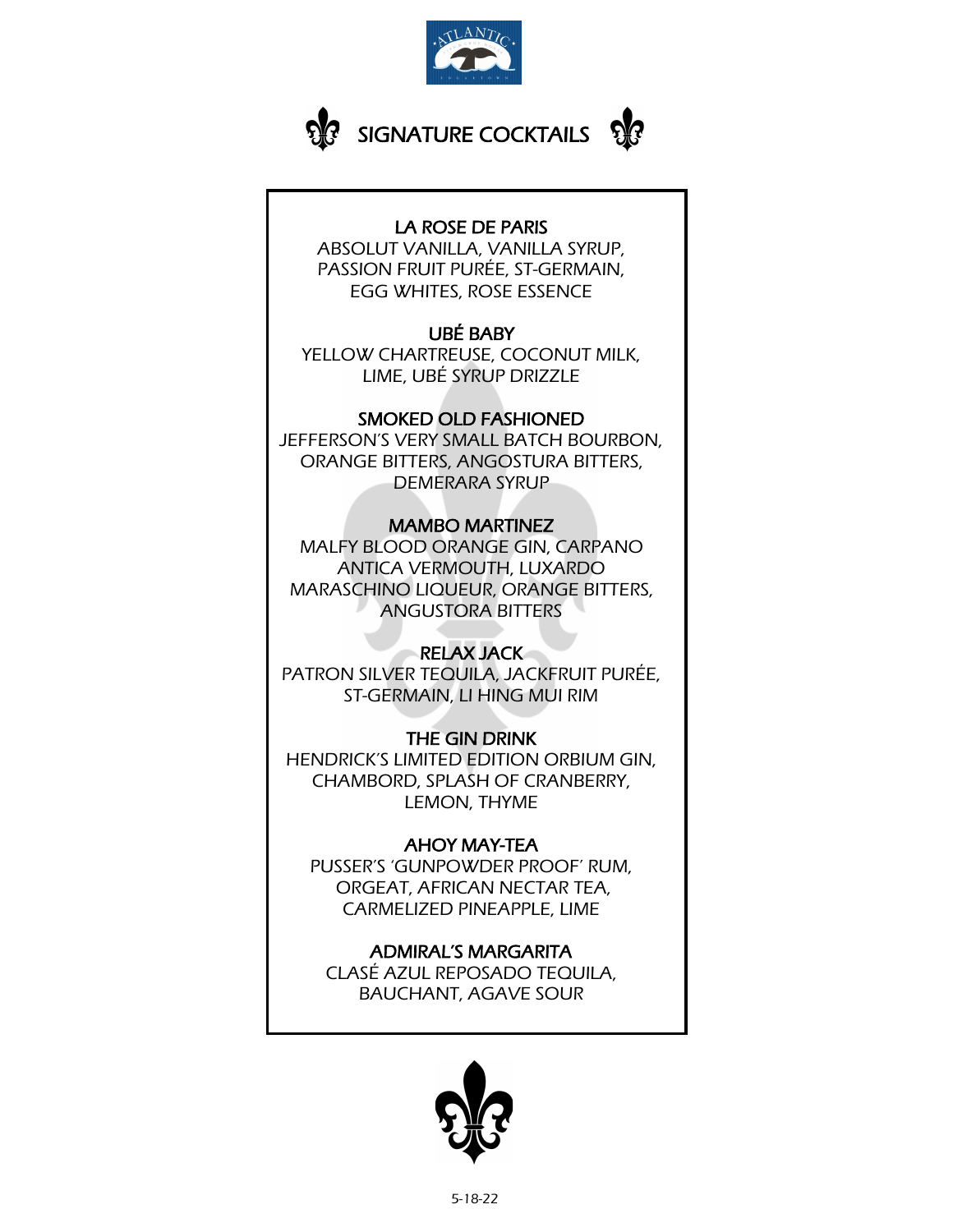

## SPECIALTY MARTINIS

## ESPRESSO MARTINI

ABSOLUT VANILLA VODKA, BORGHETTI DI VERO ESPRESSO LIQUEUR, LAVAZZA ESPRESSO

#### FRENCH MARTINI

GREY GOOSE VODKA, CHAMBORD, PROSECCO, PINEAPPLE

LEFT BANK

HENDRICK'S GIN, ST-GERMAIN ELDERFLOWER LIQUEUR, GRAPEFRUIT

## ATLANTIC MARTINI

BELVEDERE ORGANIC INFUSIONS LEMON-BASIL VODKA, ITALICUS LIQUEUR

#### SEXUAL CHOCOLATE MARTINI

ABSOLUT VANILLA VODKA, GODIVA WHITE & DARK CHOCOLATE LIQUEUR, BAILEYS, CRÈME DE CACAO

## PRICKLY PEAR MARTINI

ABSOLUT PEAR, SPICY GINGER SYRUP, LEMON, PRICKLY PEAR PURÉE

## SLEEPY CHIHUAHUA

DEL MAGUEY MEZCAL CREMA, APEROL, PEACH LIQUEUR, LIME & GRAPEFRUIT, SIMPLE SYRUP, EGG WHITES

THE BITTER GOOSE GREY GOOSE VODKA, CAMPARI, PEACH LIQUEUR, LEMON, SIMPLE SYRUP, MUDDLED KUMQUATS, EGG WHITES

## THE DROP

MUDDLED BASIL, ABSOLUT CITRON, PAVAN, LEMON, PASSION FRUIT PURÉE, EGG WHITES

THE BI PLANE BULLY BOY AMERICAN WHISKEY, BULLY BOY AMARO CARPANO ANTICA, AZTEC CHOCOLATE BITTERS, BLACK WALNUT BITTERS

#### THE STOW AWAY

JEFFERSON'S VSB OCEAN VOYAGE RYE, CARPANO DRY VERMOUTH, AMER PICON APERTIF, ITALICUS